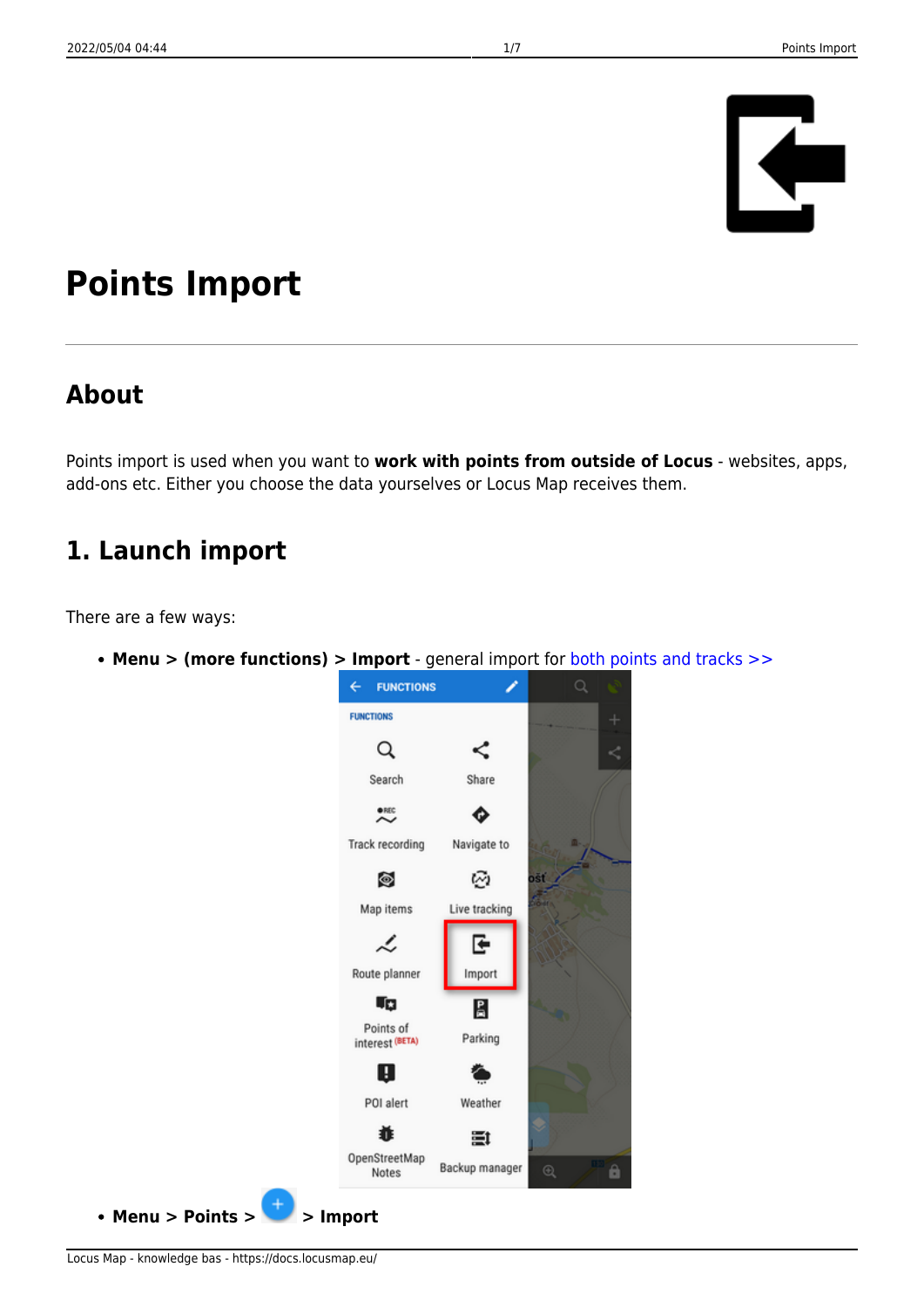

**(Menu) > Points > any folder menu > Import** - imports directly into the selected folder

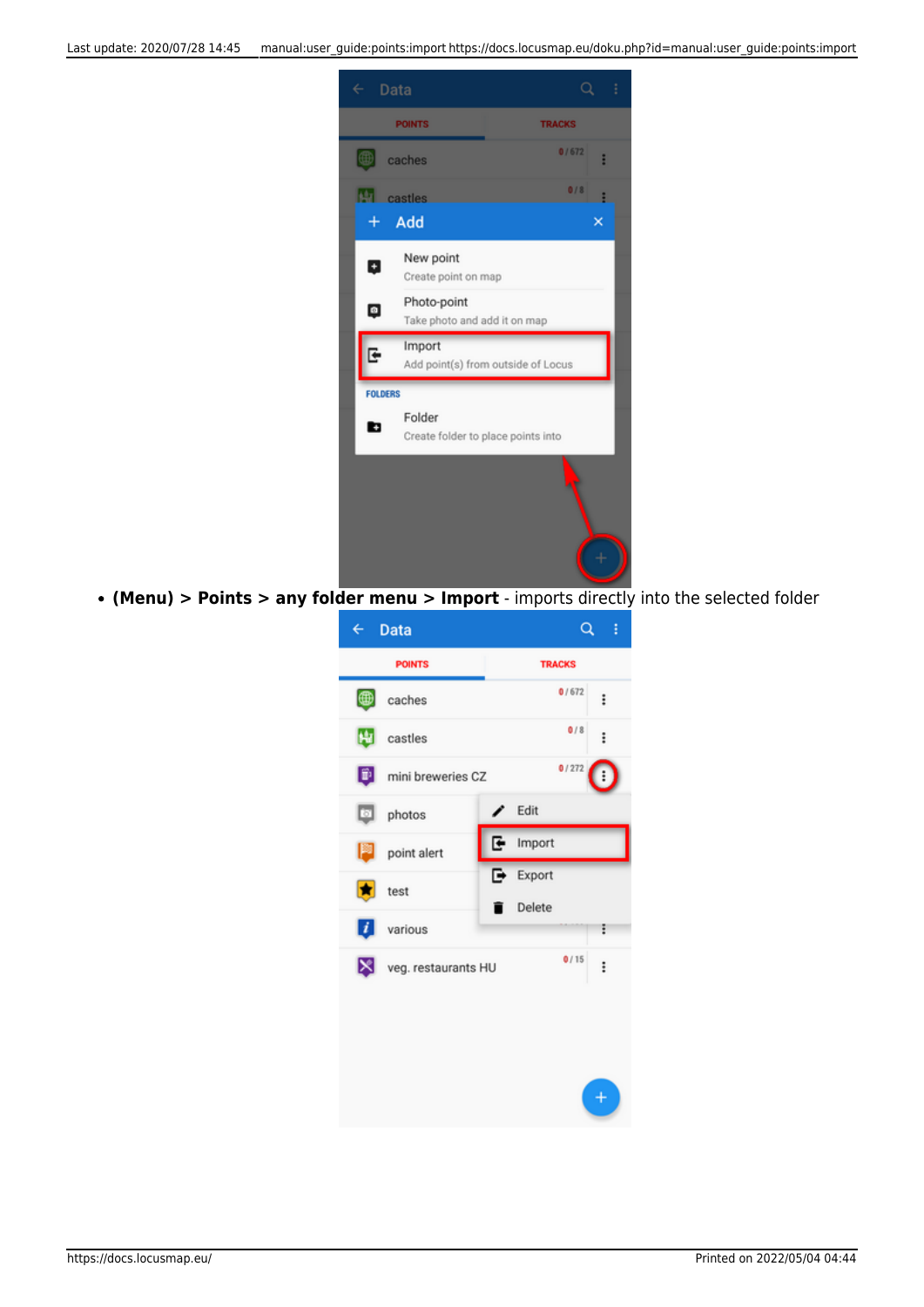**Locus file browser** opens the last used memory drive. **Importable files are in full color and are clickable** (more about supported formats see below):

| $\leftarrow$ | <b>File browser</b><br>═                      |
|--------------|-----------------------------------------------|
| E            | ⋋<br><b>INTERNAL STORAGE</b>                  |
|              | <br>One up                                    |
| □            | .estrongs<br>Jul 9, 2020, 3:03 AM - 14 files  |
| ㄱ            | Alarms<br>Sep 6, 2019, 5:03 PM · 0 files      |
| □            | Android<br>Sep 6, 2019, 5:01 PM · 1 files     |
| −            | backups<br>Sep 11, 2019, 9:37 AM - 1 files    |
| □            | <b>DCIM</b><br>May 5, 2020, 7:09 AM . 2 files |
| □            | Download<br>Jul 16, 2020, 1:44 PM · 15 files  |
| ▭            | Locus<br>Jul 20, 2020, 4:22 PM - 15 files     |
| ⊐            | LocusGIS<br>Jul 20, 2020, 3:23 PM - 14 files  |
| ㄱ            | Movies<br>Sep 6, 2019, 5:03 PM · 0 files      |
|              | Music<br>C-no mes<br>n es                     |

You can sort the files by **name, size and creation date**: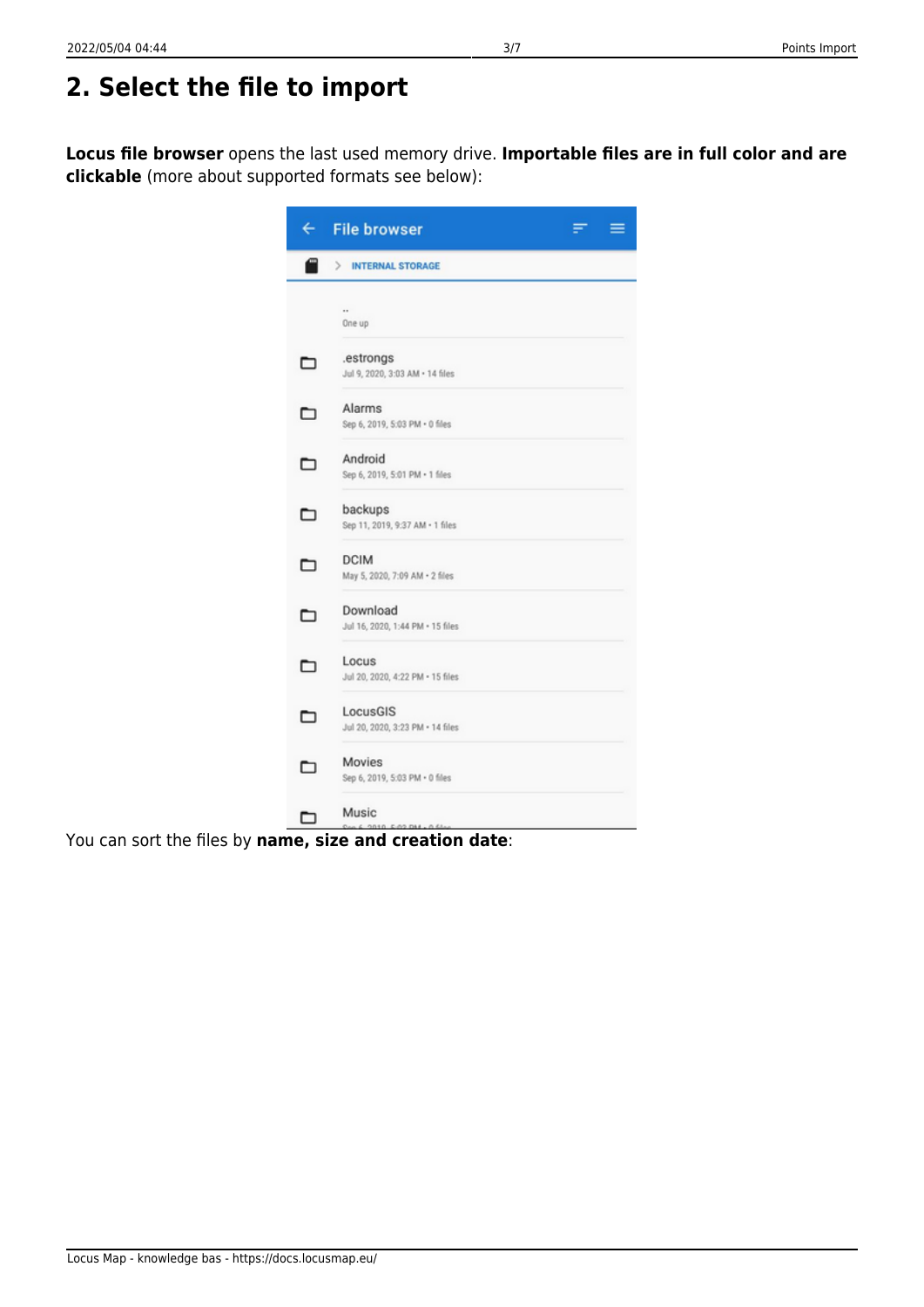

Other available drives can be switched from the topbar menu: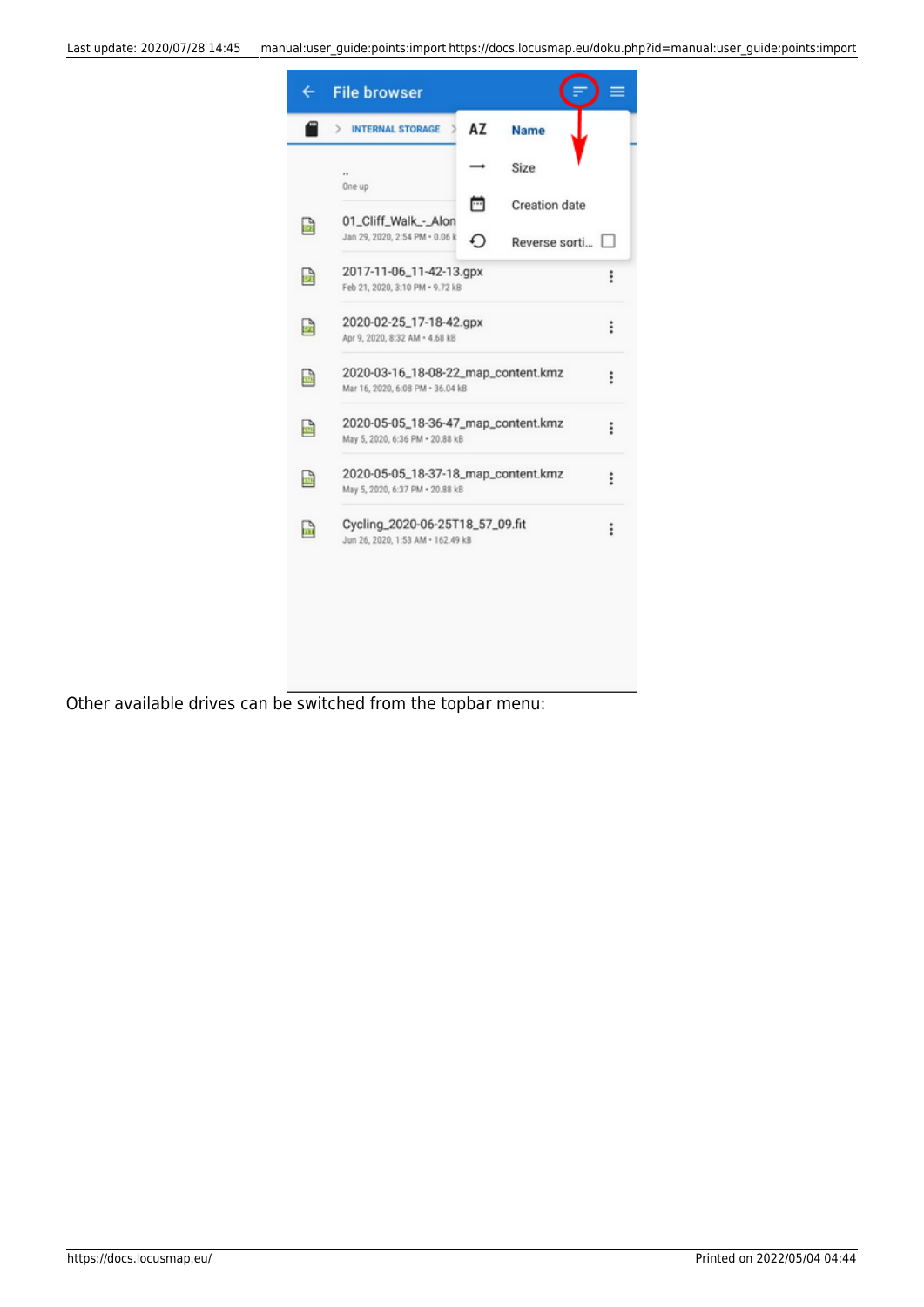

- **Locus Map directory** the content of the app's main working directory
- **Local drives** list of local memory drives (usually the Internal and external SD card code name)
- **Local** the content of the app's main working directory
- **Dropbox** contents of your Dropbox. Dropbox login is required when using the drive for the first time. Logout option is included.
- **Google Drive** contents of your Google Drive. Google Drive login is required when used for the first time. Logout option is included.
- **Remote file** a field for inserting a URL of a remote file stored on the internet

# **3. Select where to import**

After selecting the file or receiving it from some external application or add-on Locus Map analyses it and modifies the import dialog according to the content - the dialog can process points or tracks or both of them at once.

### **Point import dialog**

Appears when the imported file contains just points: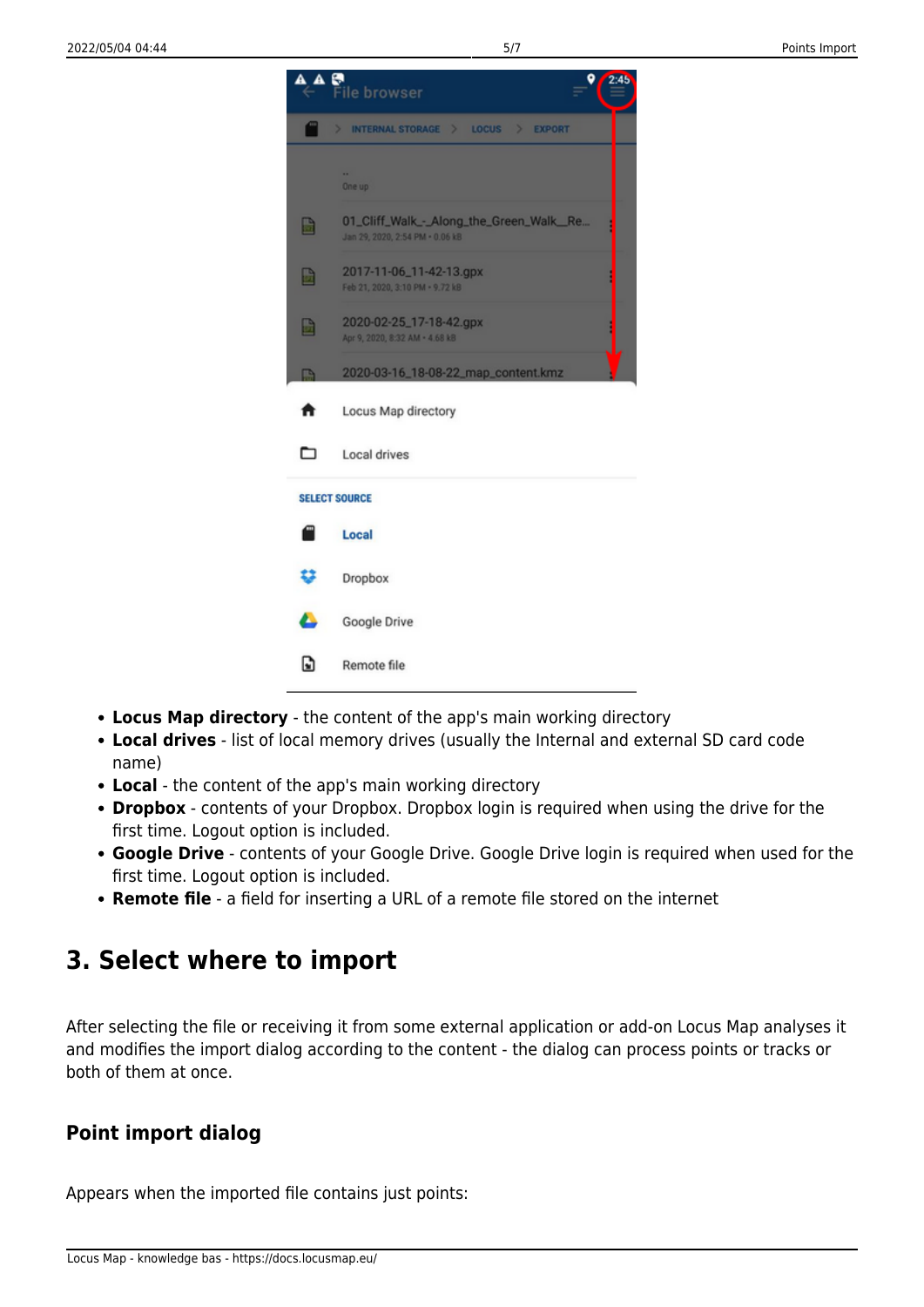

- topbar displays the file name
- **Folder selector** selects the folder into which the file will be imported. It is possible to create a new folder directly from the menu. If you start import from a folder action menu in Points manager it is already pre-selected.
- **Delete other points in folder** removes all other points from the selected folder before the import
- **Display only (not save)** points are just displayed on the map screen useful for a quick preview of the imported file
- **Show on the map after import** displays imported points on the map when the import is finished
- **Update elevation** adds or updates the value of imported points' elevation (both only if the offline elevation data is available)
- **Cancel** aborts the action
- **Import** confirms the action

# **Supported file formats**

Locus Map is able to import the following file formats:

# **KML and KMZ**

### Supported both for Import and Export

[Keyhole Markup Language](https://developers.google.com/kml/documentation/) is XML based plain text format with really wide range of usage. Since the version 2.2 KML format is standardized by OGC so it is used by many web/desktop/mobile applications as well as Locus Map.